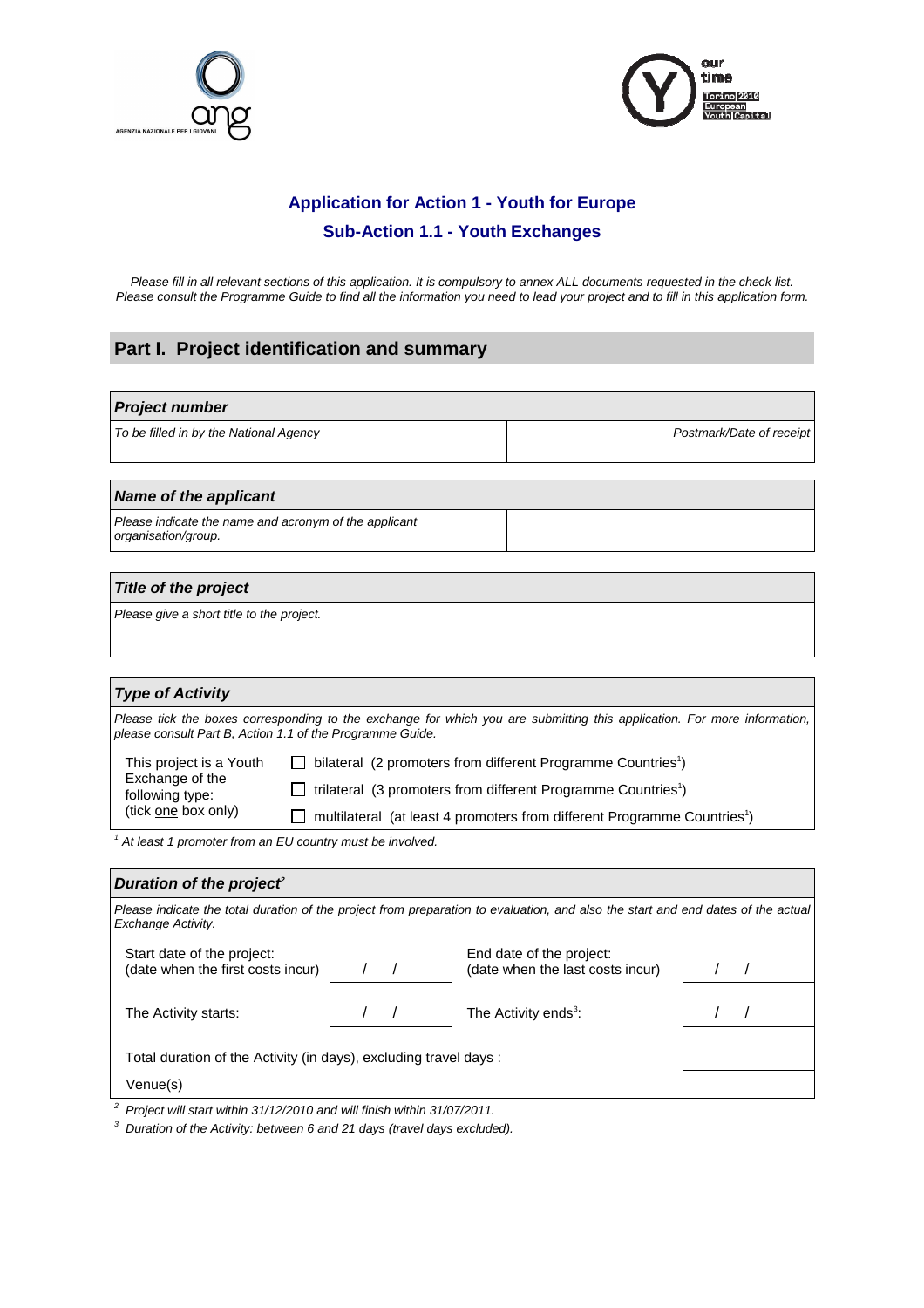## **Part I. Project identification and summary (cont.)**

| Relevance to the general objectives of the Youth in Action Programme                                                                                     |  |  |
|----------------------------------------------------------------------------------------------------------------------------------------------------------|--|--|
| Please tick relevant box(es).                                                                                                                            |  |  |
| The project:                                                                                                                                             |  |  |
| promotes young people's active citizenship in general and their European citizenship in particular;                                                      |  |  |
| develops solidarity and promote tolerance among young people, in particular in order to foster social<br>cohesion in the European Union;                 |  |  |
| fosters mutual understanding between young people in different countries;                                                                                |  |  |
| contributes to developing the quality of support systems for youth activities and the capabilities of civil<br>society organisations in the youth field; |  |  |
| promotes European cooperation in the youth field.                                                                                                        |  |  |
|                                                                                                                                                          |  |  |
| Relevance to the priorities of the Youth in Action Programme                                                                                             |  |  |
| Please tick relevant box(es).                                                                                                                            |  |  |
| <b>Annual priorities</b><br><b>Permanent thematic priorities</b>                                                                                         |  |  |

| European Citizenship                 | European Year for Combating Poverty and Social Exclusion    |
|--------------------------------------|-------------------------------------------------------------|
| Participation of young people        | Youth unemployment                                          |
| Cultural diversity                   | Global challenges (such as sustainable development, climate |
| Inclusion of young people with fewer | change, migrations and the Millennium Developmment Goals)   |
| opportunities                        |                                                             |
| <b>National priorities</b>           | Other priorities - If so, please specify:                   |
| If so, please specify:               |                                                             |
|                                      |                                                             |
|                                      |                                                             |
| <b>Main themes for the Activity</b>  |                                                             |
| Please tick not more than 2 boxes.   |                                                             |
| European awareness                   | <b>Minorities</b>                                           |
| Inter-religious dialogue             | Urban/Rural development                                     |
| Anti-discrimination                  | Youth policies                                              |
| Art and culture                      | Media and communications/Youth information                  |
| Gender equality                      | Education through sport and outdoor activities              |

 $\Box$  Other - If so, please specify:

□ Non-discrimination based on sexual

orientation

Environment Environment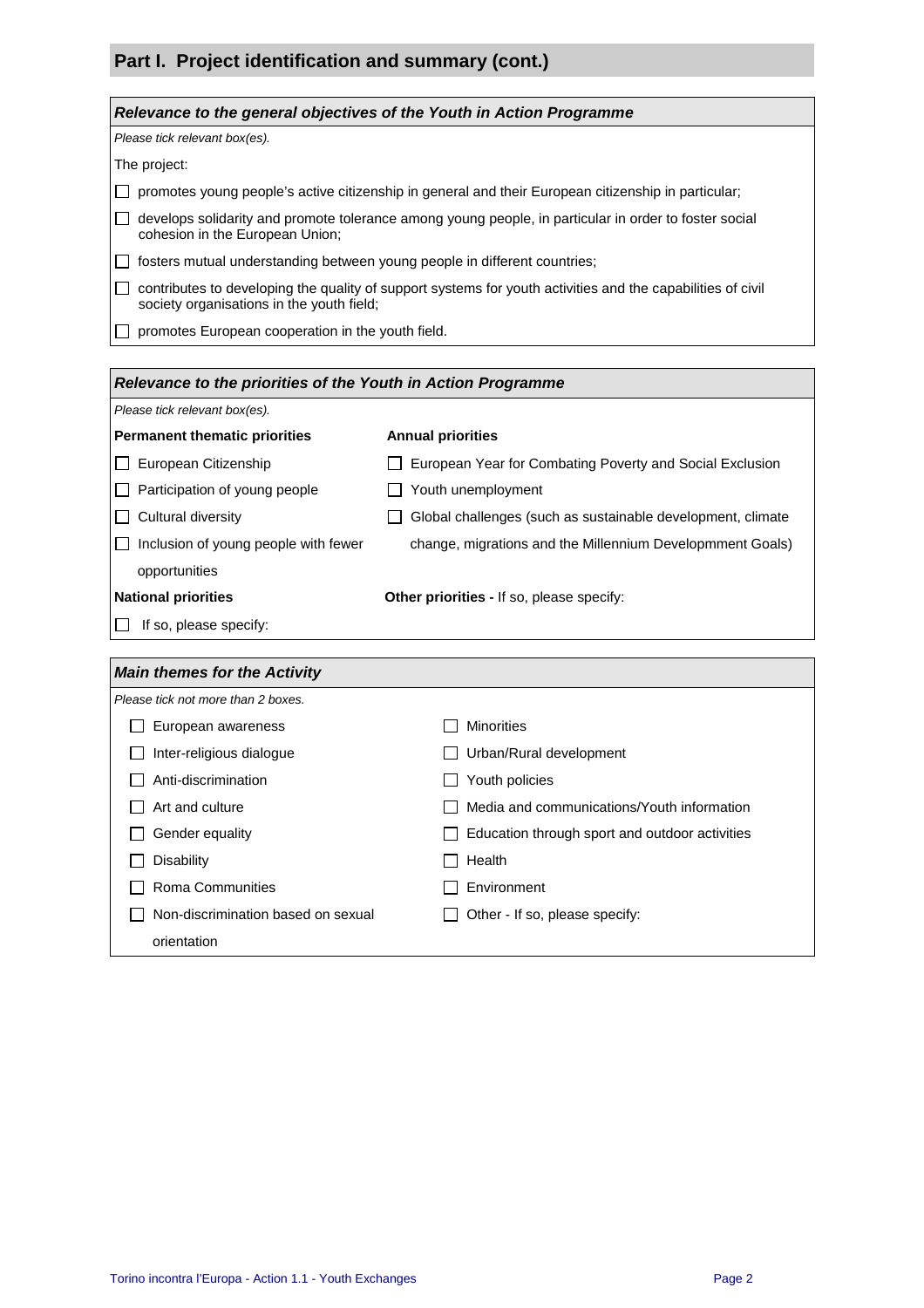## **Part I. Project identification and summary (cont.)**

#### **Summary of the project**

Please give a short description of your project (approximately 10-15 lines). Please note that if your project is approved, this paragraph may be used for publication. Therefore be accurate and include the venue, the type of project, the theme, the objectives, the duration in days, the countries involved, the number of participants, the implemented activities and the methods applied. This summary should be completed in English, French or German, regardless of which language you use to fill in the rest of this application. Please be concise and clear.

| <b>Composition of the partnership</b> |                           |                     |
|---------------------------------------|---------------------------|---------------------|
| Name of promoter                      | Country                   | Role in the project |
|                                       |                           |                     |
|                                       |                           |                     |
|                                       |                           |                     |
|                                       |                           |                     |
|                                       |                           |                     |
|                                       |                           |                     |
|                                       |                           |                     |
|                                       |                           |                     |
|                                       |                           |                     |
|                                       |                           |                     |
|                                       | TOTAL number of promoters |                     |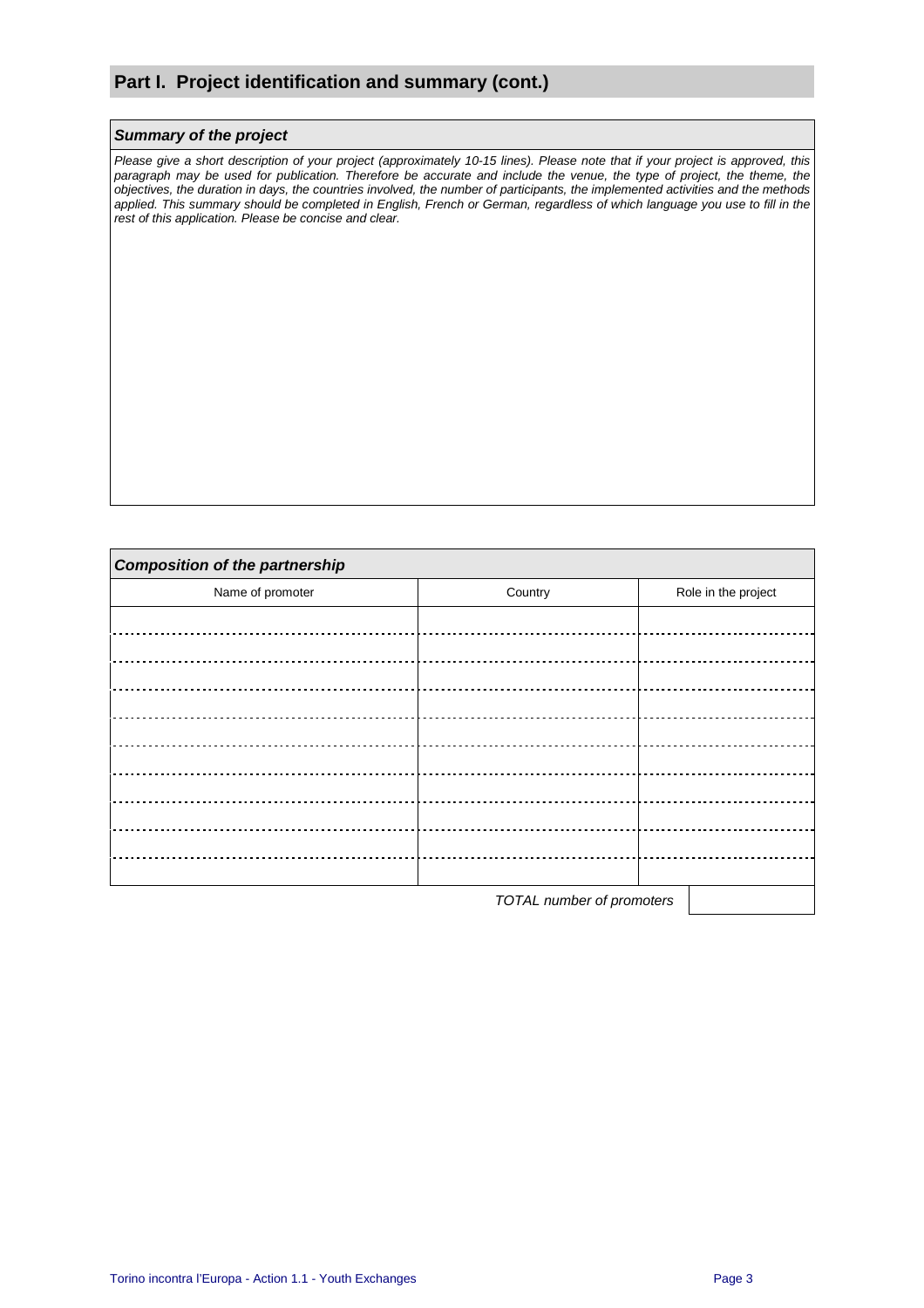# **Part II. Applicant**

| A. Details of the applicant |         |  |
|-----------------------------|---------|--|
| Name                        |         |  |
| Street address              |         |  |
| Postcode                    | City    |  |
| Region                      | Country |  |
| Email                       | Website |  |
| Telephone                   | Telefax |  |

| Person authorised to sign the contract on behalf of the applicant (legal representative) |            |  |
|------------------------------------------------------------------------------------------|------------|--|
| Family name (Ms/Mr)                                                                      | First name |  |
| Position/function                                                                        |            |  |
|                                                                                          |            |  |

| Person in charge of the project (contact person) |            |  |
|--------------------------------------------------|------------|--|
| Family name (Ms/Mr)                              | First name |  |
| Position/function                                |            |  |
| Email                                            |            |  |
| Telephone                                        | Telefax    |  |

| <b>B.</b> Profile of the applicant |                                                                                                                                                                                     |  |
|------------------------------------|-------------------------------------------------------------------------------------------------------------------------------------------------------------------------------------|--|
| Type and status                    | Non profit/non governmental<br>Public body<br>Informal group of young people<br>organisation                                                                                        |  |
|                                    | Body active at European level<br>Other - please specify:<br>$\mathbf{L}$<br>in the youth field (ENGO)                                                                               |  |
| Activity level                     | European/International<br>Local<br>Regional<br>National                                                                                                                             |  |
|                                    | Please give a short description of your organisation/group (regular activities, member of, etc.) and describe your competencies<br>and motivation to complete the proposed project. |  |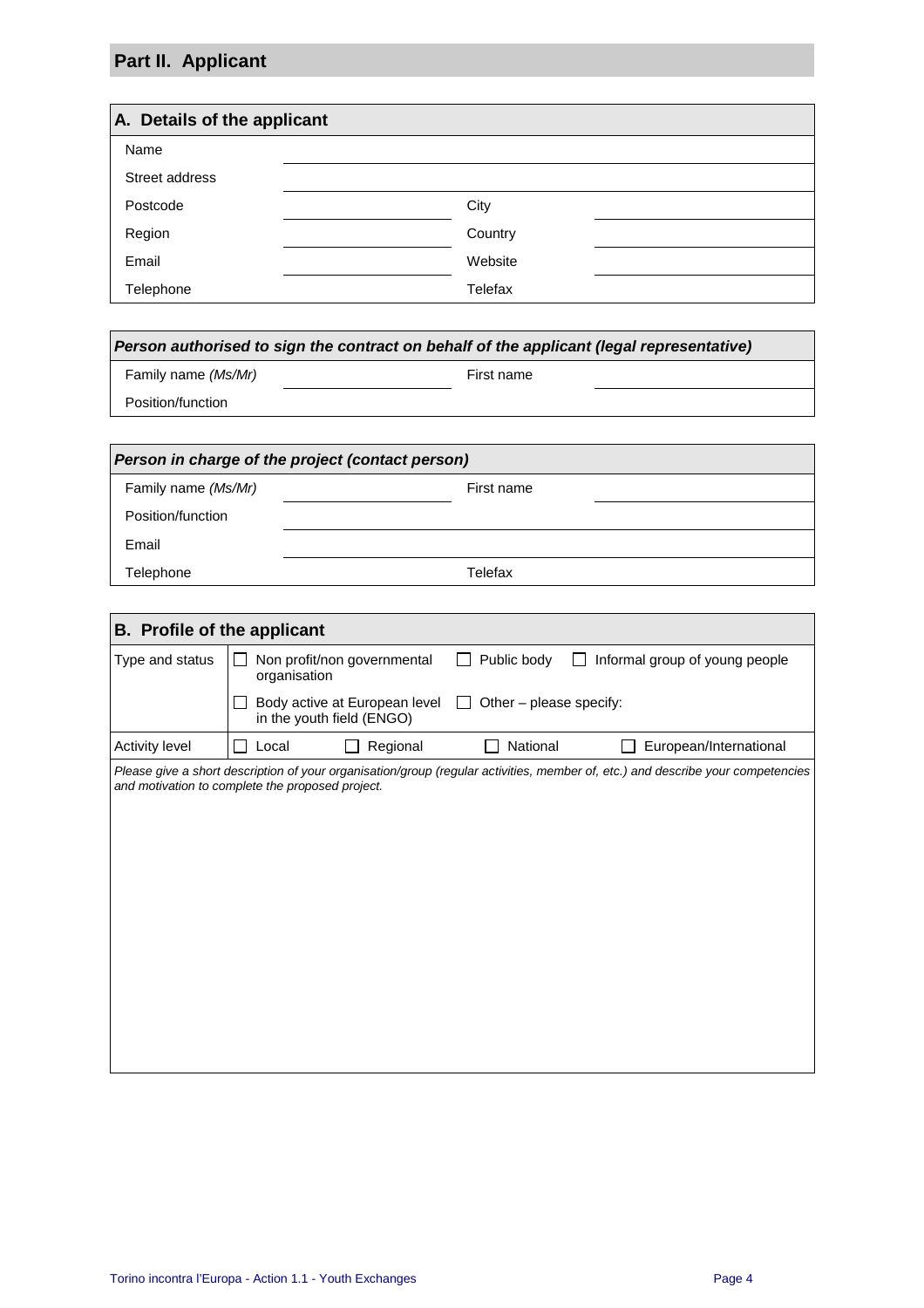## **Part III. Partner promoter(s)**

| A. Details of the partner |         |  |
|---------------------------|---------|--|
| Name                      |         |  |
| Street address            |         |  |
| Postcode                  | City    |  |
| Region                    | Country |  |
| Email                     | Website |  |
| Telephone                 | Telefax |  |

| Person in charge of the project (contact person) |            |  |
|--------------------------------------------------|------------|--|
| Family name (Ms/Mr)                              | First name |  |
| Position/function                                |            |  |
| Email                                            |            |  |
| Telephone                                        | Telefax    |  |

| B. Profile and role of the partner                                                                |                                                                                              |  |
|---------------------------------------------------------------------------------------------------|----------------------------------------------------------------------------------------------|--|
| Type and status                                                                                   | Non profit/non governmental<br>Public body<br>Informal group of young people<br>organisation |  |
|                                                                                                   | Body active at European level in $\Box$ Other – please specify:<br>the field of youth (ENGO) |  |
| <b>Activity level</b>                                                                             | National<br>Regional<br>European/International<br>Local                                      |  |
|                                                                                                   | Member organisation of the applicant                                                         |  |
| Role                                                                                              | Sending Organisation<br>Host Organisation                                                    |  |
| Please give a short description of your organisation/group (regular activities, member of, etc.): |                                                                                              |  |
|                                                                                                   |                                                                                              |  |
|                                                                                                   |                                                                                              |  |
|                                                                                                   |                                                                                              |  |
|                                                                                                   |                                                                                              |  |
|                                                                                                   |                                                                                              |  |

#### **C. Preliminary agreement of the partner**

I, the undersigned, on behalf of (repeat the name of the partner)

confirm our participation in each stage of the project (repeat the title of the project as stated in Part I):

I declare having reached an agreement with all the promoters involved in the project with regard to the share of Municipality of Torino's grant to my organisation/group is entitled to receive in order to implement the project.

Furthermore, I confirm my undertaking to ensure visibility of the Torino Municipality and the Italian National Agency support for the project and to ensure dissemination and exploitation of its results.

Name in capital letters:

Date:

Place: Signature: Signature: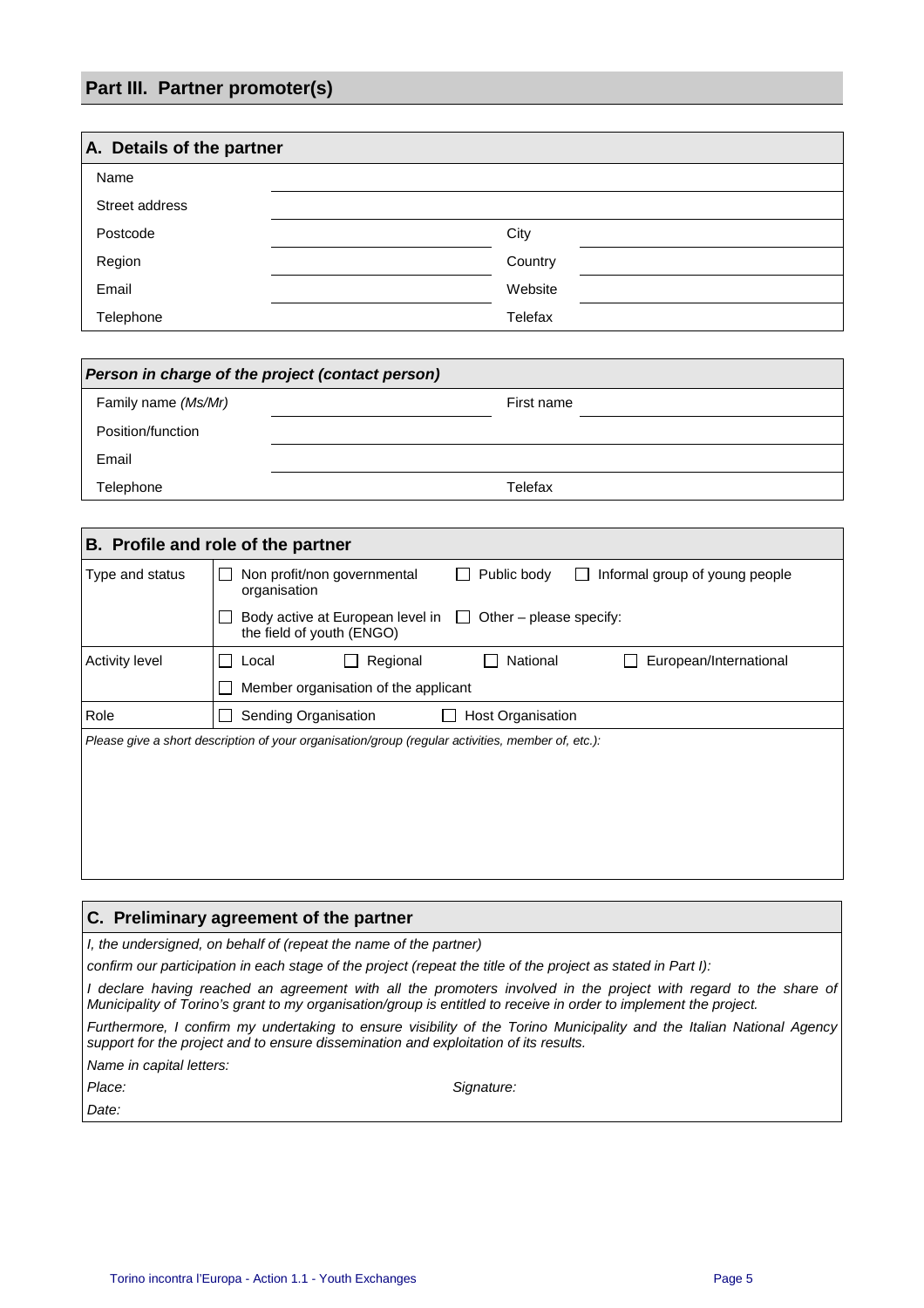## **Part IV. Participants in the project**

If more space is needed, please add rows.

#### **A. Information on the YOUNG PEOPLE directly involved in the project**

Please give information about the composition of the group of young people by country of residence participating in the project (not including the group leaders).

| Total number of<br>young people <sup>5</sup><br>Name of the promoter <sup>6</sup><br>Country of residence |   |   | Distribution by<br>gender |           | Distribution by age group <sup>7</sup> |       |  |  |
|-----------------------------------------------------------------------------------------------------------|---|---|---------------------------|-----------|----------------------------------------|-------|--|--|
|                                                                                                           | M | F | 13-14                     | $15 - 17$ | 18-25                                  | 26-30 |  |  |
|                                                                                                           |   |   |                           |           |                                        |       |  |  |
|                                                                                                           |   |   |                           |           |                                        |       |  |  |
|                                                                                                           |   |   |                           |           |                                        |       |  |  |
|                                                                                                           |   |   |                           |           |                                        |       |  |  |
|                                                                                                           |   |   |                           |           |                                        |       |  |  |
|                                                                                                           |   |   |                           |           |                                        |       |  |  |
|                                                                                                           |   |   |                           |           |                                        |       |  |  |
|                                                                                                           |   |   |                           |           |                                        |       |  |  |

**Subtotal** 

 $^5$  From 16 to 60 participants - minimum 8 participants per group (for a bilateral Youth Exchange), minimum 6 participants per group (for a Trilateral Youth Exchange) and minimum 4 participants per group (for a Multilateral Youth Exchange).

 $6$  Please specify whether it sends or hosts participants.

<sup>7</sup> Young people aged between 13 and 25 and legally resident in a Programme Country can participate in a Youth Exchange. Up to 20% of participants may be aged between 25 and 30, at the application deadline.

| B. Information on the GROUP LEADERS directly involved in the project                       |                            |          |                           |  |  |  |  |
|--------------------------------------------------------------------------------------------|----------------------------|----------|---------------------------|--|--|--|--|
| Please note that the group leaders should only be mentioned in this table, not in table A. |                            |          |                           |  |  |  |  |
| Country of residence                                                                       | Total number of            | Promoter | Distribution by<br>gender |  |  |  |  |
|                                                                                            | group leaders <sup>8</sup> |          | м                         |  |  |  |  |
|                                                                                            |                            |          |                           |  |  |  |  |
|                                                                                            |                            |          |                           |  |  |  |  |
|                                                                                            |                            |          |                           |  |  |  |  |
|                                                                                            |                            |          |                           |  |  |  |  |
|                                                                                            |                            |          |                           |  |  |  |  |
|                                                                                            |                            |          |                           |  |  |  |  |
|                                                                                            |                            |          |                           |  |  |  |  |
| Subtotal                                                                                   |                            |          |                           |  |  |  |  |

<sup>8</sup> Minimum 1 group leader per promoter.

TOTAL of participants (young people and group leaders)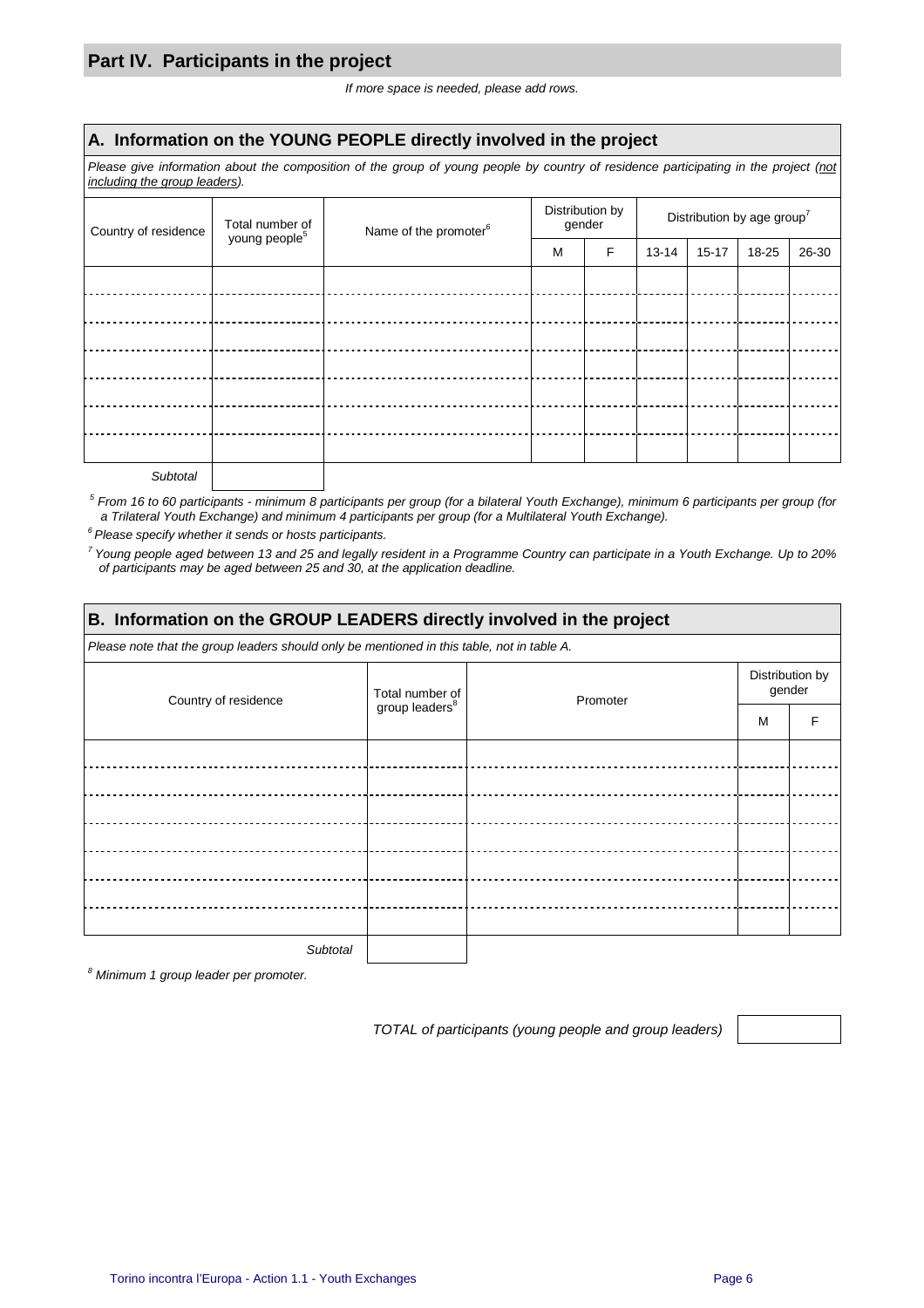## **Part V. Project description**

The points below are intended to serve as a guide for your description of the proposed activities. The information that is requested will be very important in the selection process, and later for the running of the project. For further information, please consult the Programme Guide, part B – Action 1.1.

If more space is needed, please extend boxes.

#### **Objectives and priorities:**

Please explain the context, the origin and the objectives of your project.

#### **Partnership, theme and activities:**

Please indicate:

- how you found the other promoter(s), how you established an efficient partnership, and how the partner(s) will cooperate and be involved in the project,
- the theme(s) of the project,
- the activities foreseen throughout the project for its implementation, including preparatory and evaluation activities.
- the practical arrangements for the implementation of the Activity (food, lodging,transports, etc.)

Please attach an estimated daily timetable of the planned Activity.

#### **Protection and safety:**

Please describe how your project ensures the protection and safety of young people involved.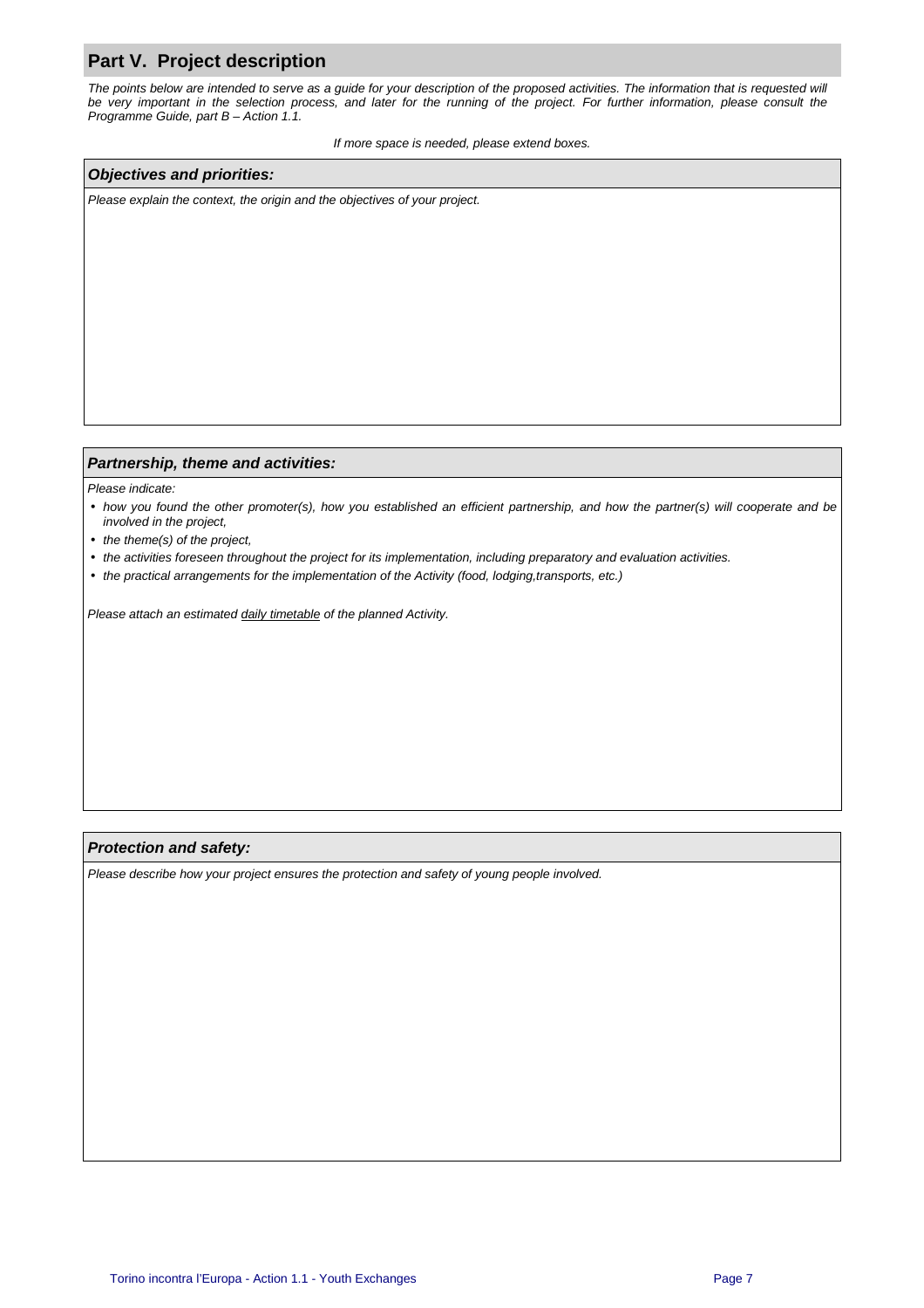| <b>Advance Planning Visit:</b>                                                                                           |                           |  |  |  |  |  |  |
|--------------------------------------------------------------------------------------------------------------------------|---------------------------|--|--|--|--|--|--|
| Have you planned an Advance Planning Visit?<br>If so, please indicate proposed programme, dates and venue <sup>9</sup> . | $No$ $\Box$<br>Yes $\Box$ |  |  |  |  |  |  |
|                                                                                                                          |                           |  |  |  |  |  |  |
|                                                                                                                          |                           |  |  |  |  |  |  |
|                                                                                                                          |                           |  |  |  |  |  |  |
|                                                                                                                          |                           |  |  |  |  |  |  |

 $9$  For more details about the eligibility criteria, please refer to Part B – Action 1.1 of the Programme Guide.

#### **Project's content and methodology:**

Please describe:

- how the main theme reflects the interests and needs of participants,
- the working methods,
- how the planned activities and working methods will contribute to the process of non-formal learning and to the promotion of social and personal development of young people involved in the project,
- how the young people will be actively involved in each stage of the project.

#### **Intercultural dimension:**

Please indicate if and how your project reflects the following characteristics:

- the project increases young people's positive awareness of other cultures,
- the project supports dialogue and intercultural encounters with other young people from different backgrounds and cultures,
- the project helps to prevent and combat prejudice, racism and all attitudes leading to exclusion,
- the project develops sense of tolerance and understanding of diversity.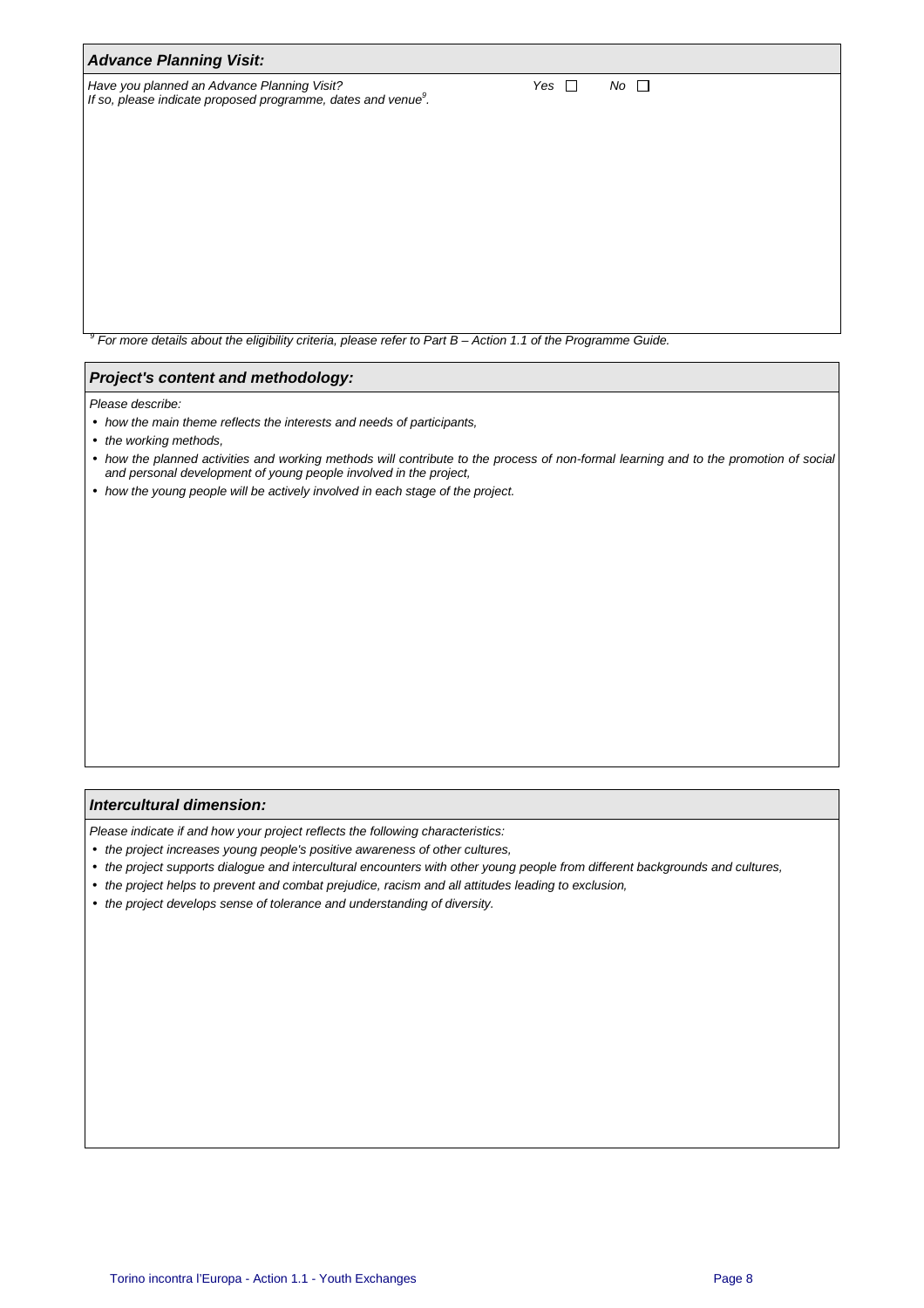| <b>European dimension:</b>                                                                                                                                                                 |  |  |  |  |  |  |  |
|--------------------------------------------------------------------------------------------------------------------------------------------------------------------------------------------|--|--|--|--|--|--|--|
| Please indicate if and how your project reflects the following characteristics; tick box(es) and then describe:                                                                            |  |  |  |  |  |  |  |
| the project fosters young people's sense of European citizenship and helps them to understand their role as part of the present and<br>future of Europe;                                   |  |  |  |  |  |  |  |
| the project reflects a common concern for European society, such as racism, xenophobia and anti-semitism, drug abuse;                                                                      |  |  |  |  |  |  |  |
| the project's theme is linked to EU topics, such as EU enlargement, the roles and activities of the European institutions, the EU's<br>$\Box$<br>action in matters affecting young people; |  |  |  |  |  |  |  |
| the project debates the founding principles of the EU, i.e. principles of liberty, democracy, respect for human rights and<br>$\Box$<br>fundamental freedoms, and the rule of law.         |  |  |  |  |  |  |  |
|                                                                                                                                                                                            |  |  |  |  |  |  |  |
|                                                                                                                                                                                            |  |  |  |  |  |  |  |
|                                                                                                                                                                                            |  |  |  |  |  |  |  |
|                                                                                                                                                                                            |  |  |  |  |  |  |  |
|                                                                                                                                                                                            |  |  |  |  |  |  |  |
|                                                                                                                                                                                            |  |  |  |  |  |  |  |
|                                                                                                                                                                                            |  |  |  |  |  |  |  |
|                                                                                                                                                                                            |  |  |  |  |  |  |  |
|                                                                                                                                                                                            |  |  |  |  |  |  |  |
|                                                                                                                                                                                            |  |  |  |  |  |  |  |
|                                                                                                                                                                                            |  |  |  |  |  |  |  |

#### **Impact, multiplying effect and follow-up:**

Please explain the expected impact on young participants and the local communities involved in the project and which measures are foreseen to attain this impact. In a long term perspective, please describe how you plan to achieve a multiplying effect and sustainable impact.

#### **Visibility:**

Apart from the compulsory use of the Logos, please describe:

- how you will ensure the visibility of the project;
- how your project will provide clear promotional added value for the project "Torino incontra l'Europa".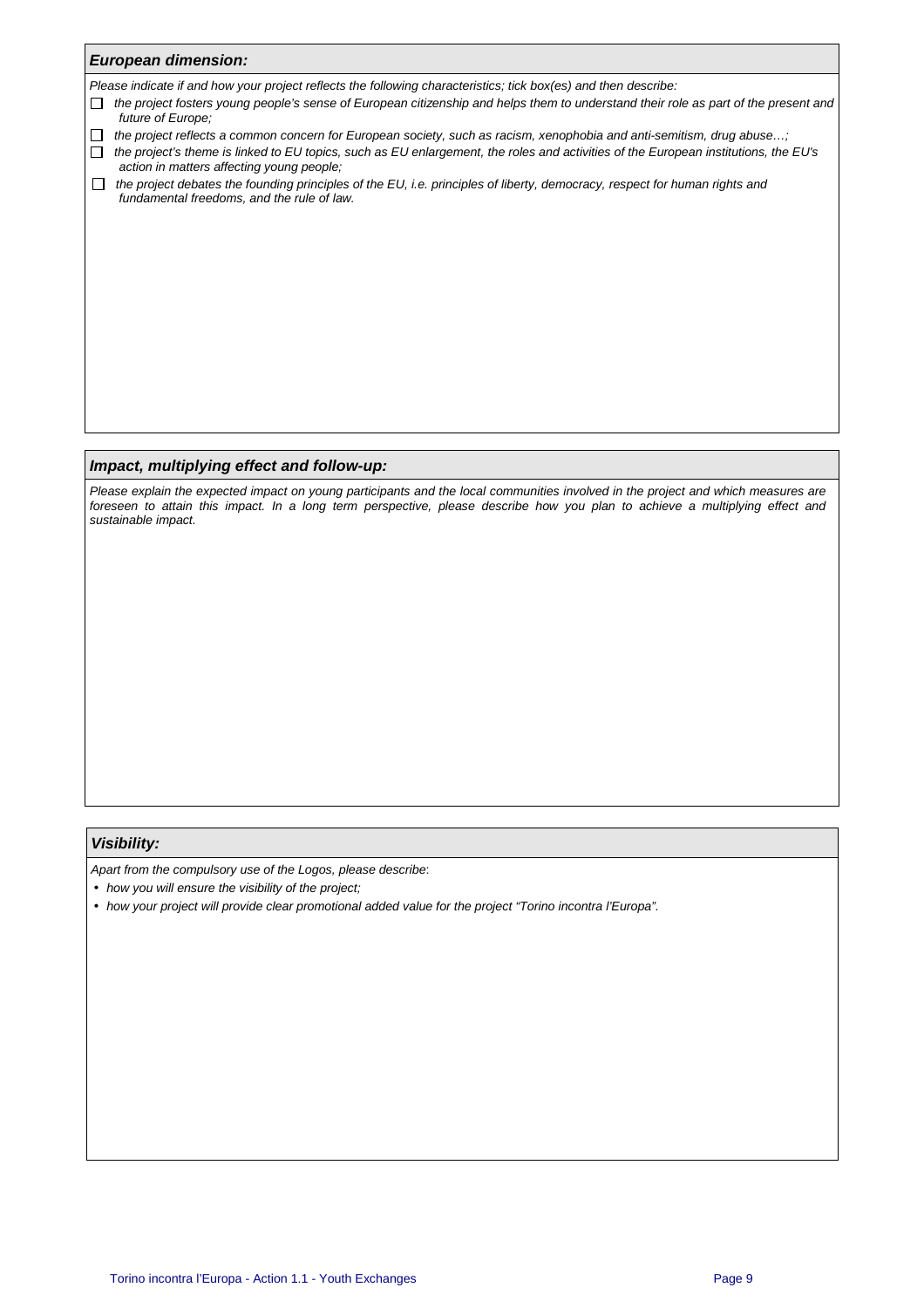|                                                                                                                                                                        | Please give a detailed description of standard measures planned in view to disseminate and exploit the results of the project.                                                                                                         |                                                                                                                                                                                                                                                                                                         |
|------------------------------------------------------------------------------------------------------------------------------------------------------------------------|----------------------------------------------------------------------------------------------------------------------------------------------------------------------------------------------------------------------------------------|---------------------------------------------------------------------------------------------------------------------------------------------------------------------------------------------------------------------------------------------------------------------------------------------------------|
|                                                                                                                                                                        | (For inspiration, please see Part B, Action 1.1, How to develop a good project? of the Programme Guide)                                                                                                                                |                                                                                                                                                                                                                                                                                                         |
|                                                                                                                                                                        |                                                                                                                                                                                                                                        |                                                                                                                                                                                                                                                                                                         |
|                                                                                                                                                                        |                                                                                                                                                                                                                                        |                                                                                                                                                                                                                                                                                                         |
|                                                                                                                                                                        | Have you planned additional measures assuring dissemination and exploitation of project's results?<br>If so, please describe them, give additional information on the target group and include a timetable of your planned activities. | $No$ $\Box$<br>Yes $\Box$                                                                                                                                                                                                                                                                               |
|                                                                                                                                                                        |                                                                                                                                                                                                                                        |                                                                                                                                                                                                                                                                                                         |
|                                                                                                                                                                        |                                                                                                                                                                                                                                        |                                                                                                                                                                                                                                                                                                         |
|                                                                                                                                                                        |                                                                                                                                                                                                                                        |                                                                                                                                                                                                                                                                                                         |
|                                                                                                                                                                        |                                                                                                                                                                                                                                        |                                                                                                                                                                                                                                                                                                         |
|                                                                                                                                                                        |                                                                                                                                                                                                                                        |                                                                                                                                                                                                                                                                                                         |
|                                                                                                                                                                        |                                                                                                                                                                                                                                        |                                                                                                                                                                                                                                                                                                         |
|                                                                                                                                                                        |                                                                                                                                                                                                                                        |                                                                                                                                                                                                                                                                                                         |
|                                                                                                                                                                        |                                                                                                                                                                                                                                        |                                                                                                                                                                                                                                                                                                         |
|                                                                                                                                                                        |                                                                                                                                                                                                                                        |                                                                                                                                                                                                                                                                                                         |
|                                                                                                                                                                        |                                                                                                                                                                                                                                        |                                                                                                                                                                                                                                                                                                         |
|                                                                                                                                                                        |                                                                                                                                                                                                                                        | Number of young people with fewer opportunities directly involved in the project (out of the total number of participants indicated in                                                                                                                                                                  |
| Inclusion of young people with fewer opportunities:<br>and motivate.<br>Part IV, Table A of this form):<br>Please tick the situation(s) they face:<br>Social obstacles | $\Box$ Economic obstacles                                                                                                                                                                                                              | Does your project involve young people with fewer opportunities (facing situations that make their inclusion in society more difficult,<br>see main situations/obstacles identified herebelow) and/or special needs (mobility problems, health care, etc.)? If so, please describe<br>$\Box$ Disability |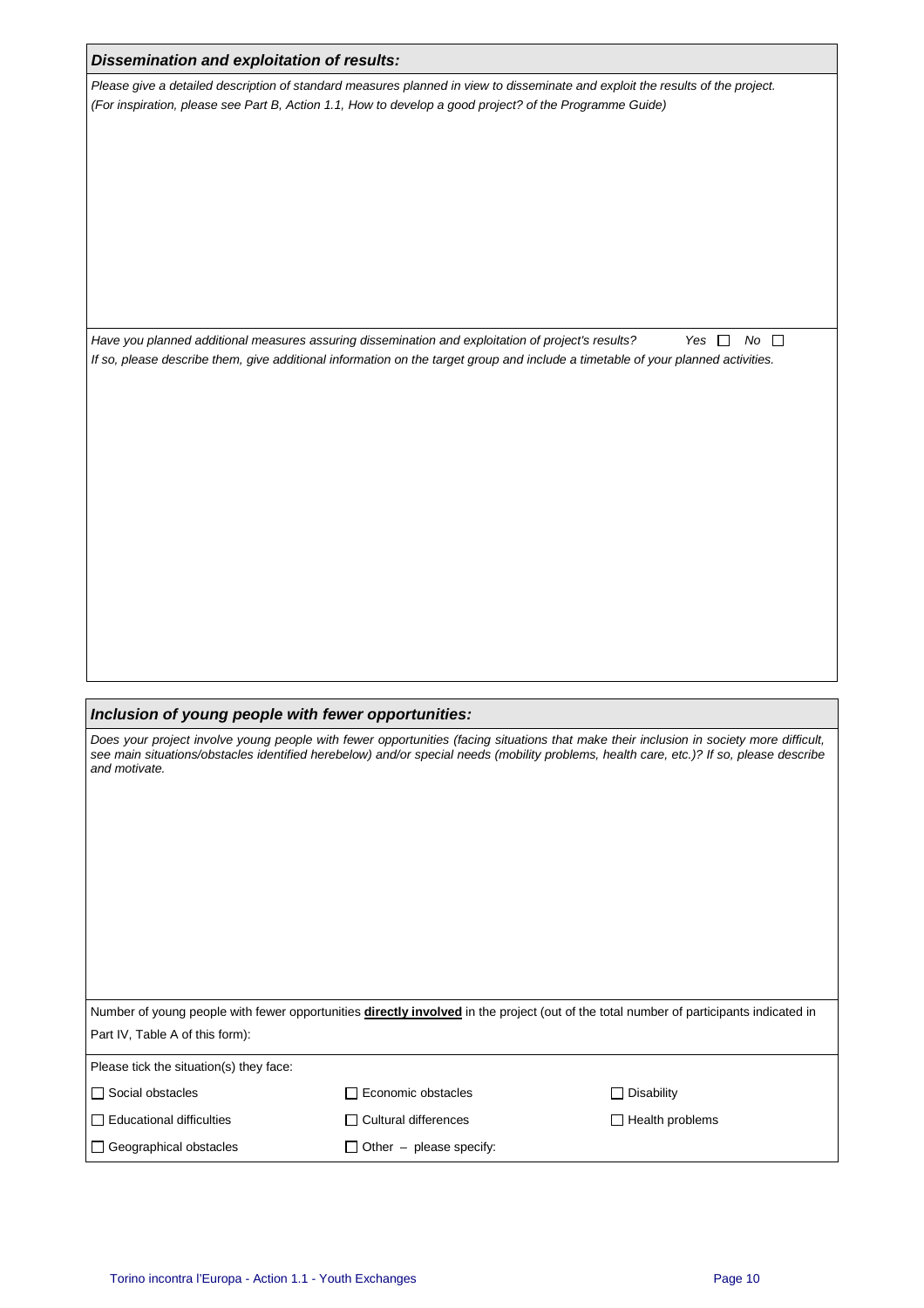## **Part VI. Budget All ITEMS IN EUROS**

For further information please consult the Programme Guide for the overview of funding rules and the lump sums/scales of unit costs. Please note that the National Agency may modify the amounts indicated in the grant request according to the funding rules of the Programme Guide.

| A. Grant requested from the "Torino incontra l'Europa"                                                                                                          |                  |                                                               |  |  |  |  |
|-----------------------------------------------------------------------------------------------------------------------------------------------------------------|------------------|---------------------------------------------------------------|--|--|--|--|
|                                                                                                                                                                 | Amount requested | Amount granted<br>(to be filled in by the<br>National Agency) |  |  |  |  |
|                                                                                                                                                                 |                  |                                                               |  |  |  |  |
| Travel costs (70% of actual costs)                                                                                                                              |                  |                                                               |  |  |  |  |
| Advance Planning Visit – travel costs (100% of actual costs) if<br>applicable                                                                                   |                  |                                                               |  |  |  |  |
| Advance Planning Visit – other costs (scale of unit costs) if<br>applicable                                                                                     |                  |                                                               |  |  |  |  |
| Preparation costs (scale of unit costs)                                                                                                                         |                  |                                                               |  |  |  |  |
| Activity costs (lump sum + scales of unit costs)                                                                                                                |                  |                                                               |  |  |  |  |
| Exceptional costs (100% of actual costs) – if applicable                                                                                                        |                  |                                                               |  |  |  |  |
| Costs for additionnal dissemination and exploitation of results<br>(100% of actual costs – up to $\epsilon$ 500 x number of promoters –<br>maximum $\in$ 2.500) |                  |                                                               |  |  |  |  |
| <b>Total grant</b>                                                                                                                                              |                  |                                                               |  |  |  |  |

| <b>B. Co-financing</b>                                                                                                      |        |
|-----------------------------------------------------------------------------------------------------------------------------|--------|
| Please consider that the percentage of travel costs not covered by "Torino incontra l'Europa" should be indicated<br>below. | Amount |
| Own resources                                                                                                               |        |
| Other contributions to this project (please specify each source):                                                           |        |
| <b>Total of co-financing</b>                                                                                                |        |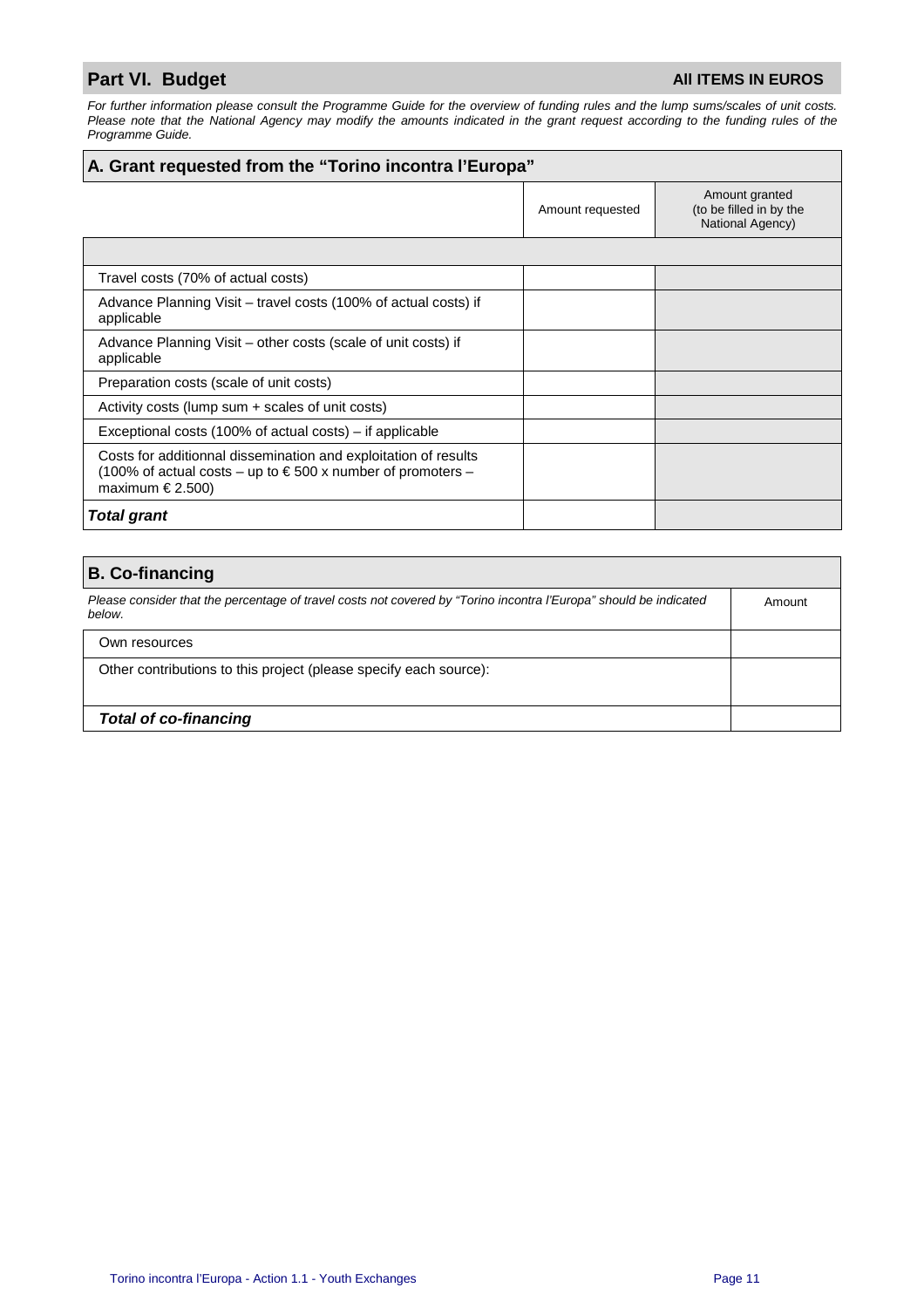## **C. Detailed calculation of grant request**

#### If more space is needed, please add rows.

| Travel costs (young people and group leaders)                                                                                                                                                                                                                                                                 |                      |      |    |                       |                          |                             |
|---------------------------------------------------------------------------------------------------------------------------------------------------------------------------------------------------------------------------------------------------------------------------------------------------------------|----------------------|------|----|-----------------------|--------------------------|-----------------------------|
| Travel costs from home to the venue of the project and return. For itinerant projects: travel costs from home to the place where<br>the Activity starts and travel costs from the place where the Activity ends to home. Please note: only cheapest means of<br>transport/fares are subject to reimbursement. |                      |      |    |                       |                          |                             |
| Promoter                                                                                                                                                                                                                                                                                                      | Number of<br>persons | From | To | Means<br>of transport | Total costs<br>$(100\%)$ | Grant<br>requested<br>(70%) |
|                                                                                                                                                                                                                                                                                                               |                      |      |    |                       |                          |                             |
|                                                                                                                                                                                                                                                                                                               |                      |      |    |                       |                          |                             |
|                                                                                                                                                                                                                                                                                                               |                      |      |    |                       |                          |                             |
|                                                                                                                                                                                                                                                                                                               |                      |      |    |                       |                          |                             |
|                                                                                                                                                                                                                                                                                                               |                      |      |    | TOTAL                 |                          |                             |

| Advance Planning Visit - travel costs (if applicable)                             |                      |      |    |                       |       |  |  |  |
|-----------------------------------------------------------------------------------|----------------------|------|----|-----------------------|-------|--|--|--|
| Please note: only cheapest means of transport/fares are subject to reimbursement. |                      |      |    |                       |       |  |  |  |
| Promoter                                                                          | Number of<br>persons | From | To | Means<br>of transport | Costs |  |  |  |
|                                                                                   |                      |      |    |                       |       |  |  |  |
|                                                                                   |                      |      |    |                       |       |  |  |  |
|                                                                                   |                      |      |    |                       |       |  |  |  |
|                                                                                   |                      |      |    |                       |       |  |  |  |
| Subtotal                                                                          |                      |      |    |                       |       |  |  |  |

| Advance Planning Visit - other costs (if applicable) |                      |       |                     |                        |       |  |
|------------------------------------------------------|----------------------|-------|---------------------|------------------------|-------|--|
| Promoter                                             | Number of<br>persons | Venue | Number<br>of nights | Unit cost<br>per night | Total |  |
|                                                      |                      |       |                     |                        |       |  |
|                                                      |                      |       |                     |                        |       |  |
|                                                      |                      |       |                     |                        |       |  |
|                                                      |                      |       |                     |                        |       |  |
|                                                      |                      |       |                     |                        |       |  |
| TOTAL ADVANCE PLANNING VISIT                         |                      |       |                     |                        |       |  |

| Preparation costs - scale of unit calculation          |  |  |  |  |  |  |
|--------------------------------------------------------|--|--|--|--|--|--|
| Number of promoters<br>Unit cost per promoter<br>Total |  |  |  |  |  |  |
|                                                        |  |  |  |  |  |  |

| Activity costs – lump sum calculation |  |
|---------------------------------------|--|
| Subtotal                              |  |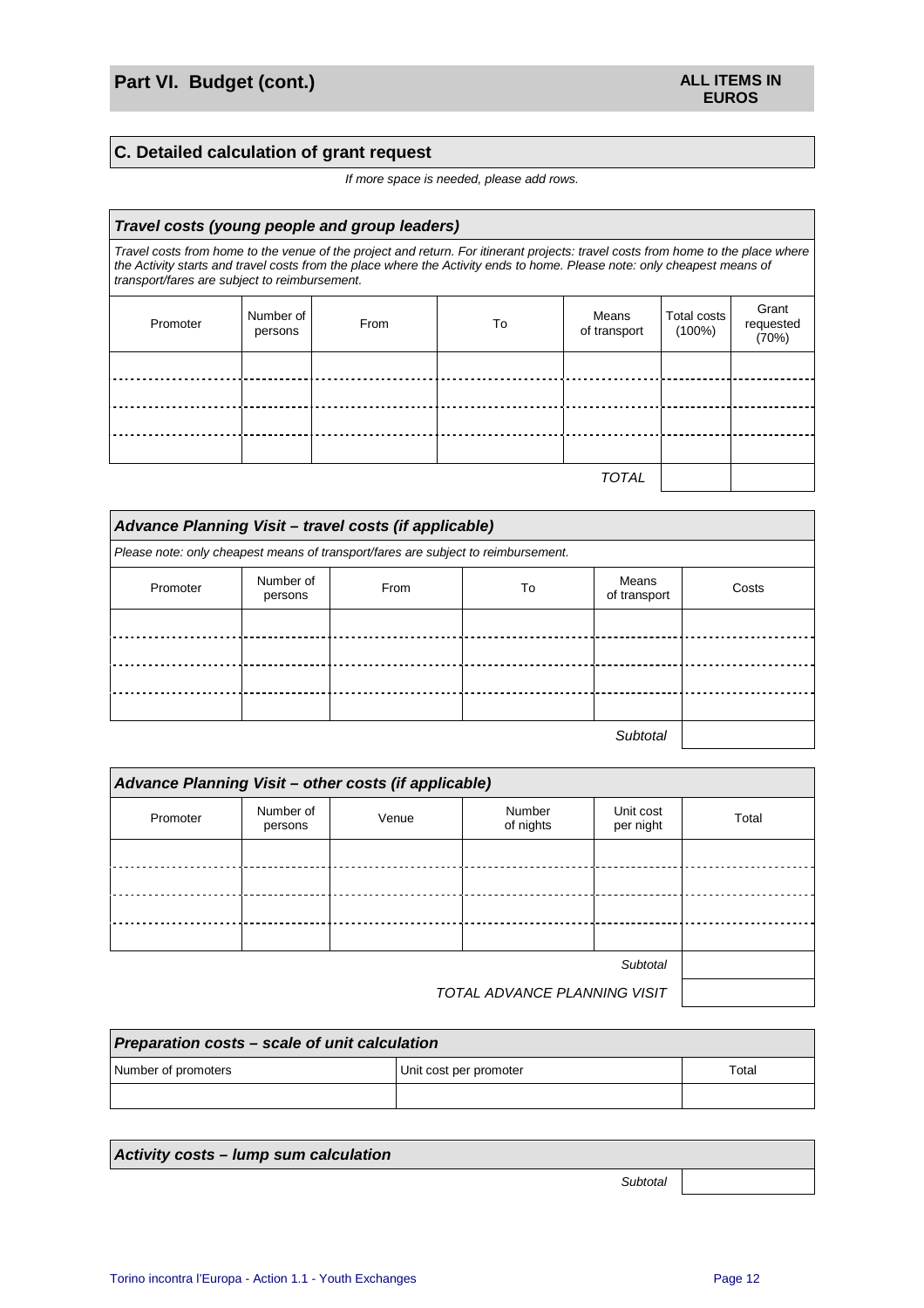| Activity costs – scale of unit calculation (promoters) |                        |       |
|--------------------------------------------------------|------------------------|-------|
| Number of promoters                                    | Unit cost per promoter | Total |
|                                                        |                        |       |

| Activity costs - scale of unit calculation (young people and group leaders) |                           |                      |                        |       |
|-----------------------------------------------------------------------------|---------------------------|----------------------|------------------------|-------|
| Country                                                                     | Number of<br>participants | Number of nights     | Unit cost<br>per night | Total |
|                                                                             |                           |                      |                        |       |
|                                                                             |                           |                      |                        |       |
|                                                                             |                           |                      |                        |       |
|                                                                             |                           |                      |                        |       |
|                                                                             |                           |                      | Subtotal               |       |
|                                                                             |                           | TOTAL ACTIVITY COSTS |                        |       |

| <b>Exceptional costs (if applicable)</b>                                                              |       |
|-------------------------------------------------------------------------------------------------------|-------|
| Please consult the overview of funding rules for exceptional costs as defined in the Programme Guide. |       |
| Specification                                                                                         | Costs |
|                                                                                                       |       |
|                                                                                                       |       |
|                                                                                                       |       |
| <b>TOTAL</b>                                                                                          |       |

| Additional costs for dissemination and exploitation of results (if applicable)                                              |       |
|-----------------------------------------------------------------------------------------------------------------------------|-------|
| Please consult the overview of funding rules for additional dissemination activity costs as defined in the Programme Guide. |       |
| Specification                                                                                                               | Costs |
|                                                                                                                             |       |
|                                                                                                                             |       |
|                                                                                                                             |       |
| TOTAL                                                                                                                       |       |

J.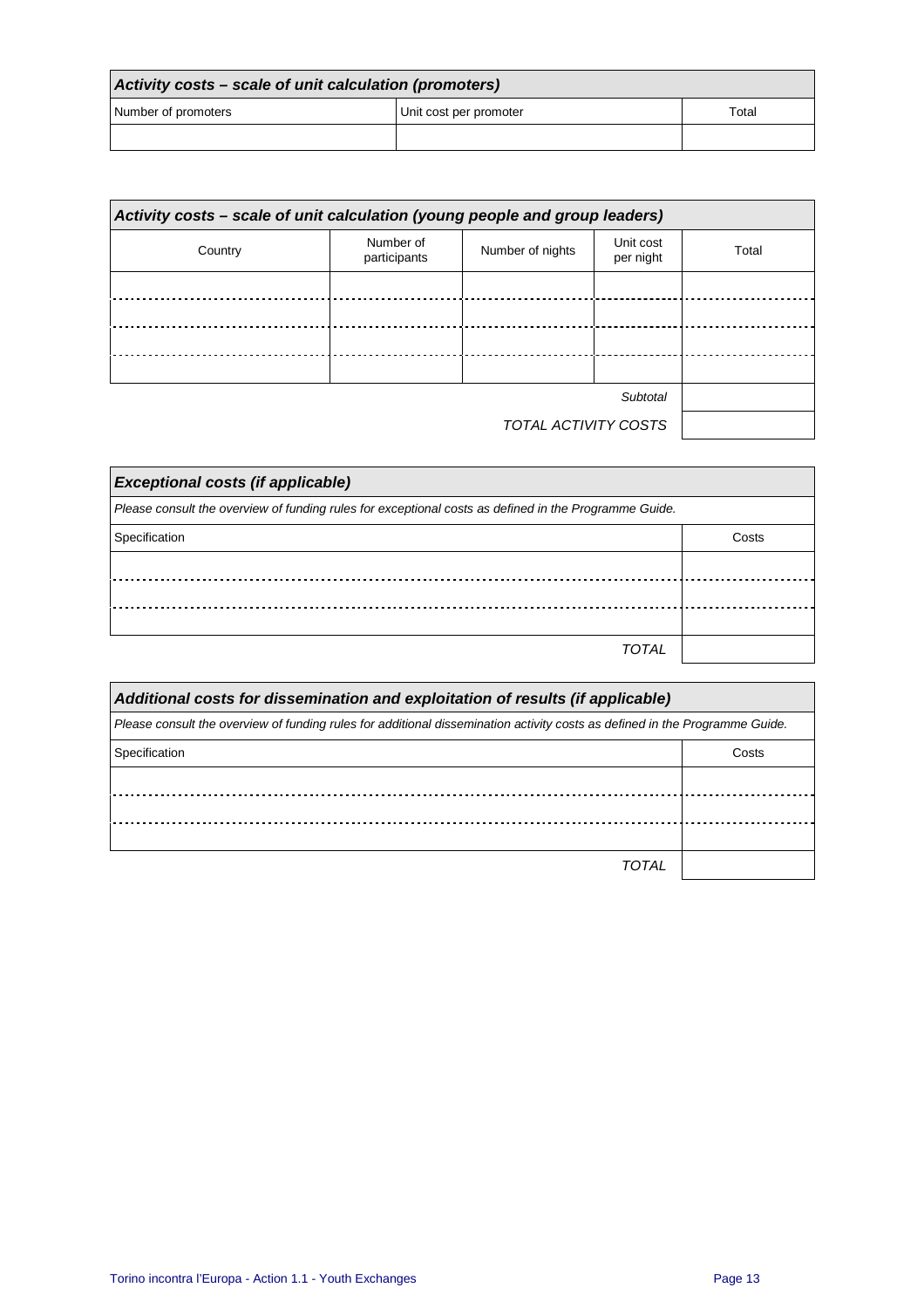## **Part VII. Bank details**

Please fill in the details needed for the payment to reach the account of the applicant.

| A. Account details |         |
|--------------------|---------|
| Account holder     |         |
| Address            |         |
| Postcode           | City    |
| Region             | Country |

| <b>Contact</b>      |            |
|---------------------|------------|
| Family name (Ms/Mr) | First name |
| Email               |            |
| Telephone           | Telefax    |

| <b>B.</b> Bank details    |         |
|---------------------------|---------|
| Bank name                 |         |
| <b>Branch address</b>     |         |
|                           |         |
| Postcode                  | City    |
| Region                    | Country |
| Account number            |         |
| IBAN (if applicable)      |         |
| BIC (if applicable)       |         |
| Sort Code (if applicable) |         |

#### **Remarks**

| <b>Remarks</b> |  |  |
|----------------|--|--|
|                |  |  |
|                |  |  |
|                |  |  |
|                |  |  |
|                |  |  |
|                |  |  |
|                |  |  |
|                |  |  |
|                |  |  |
|                |  |  |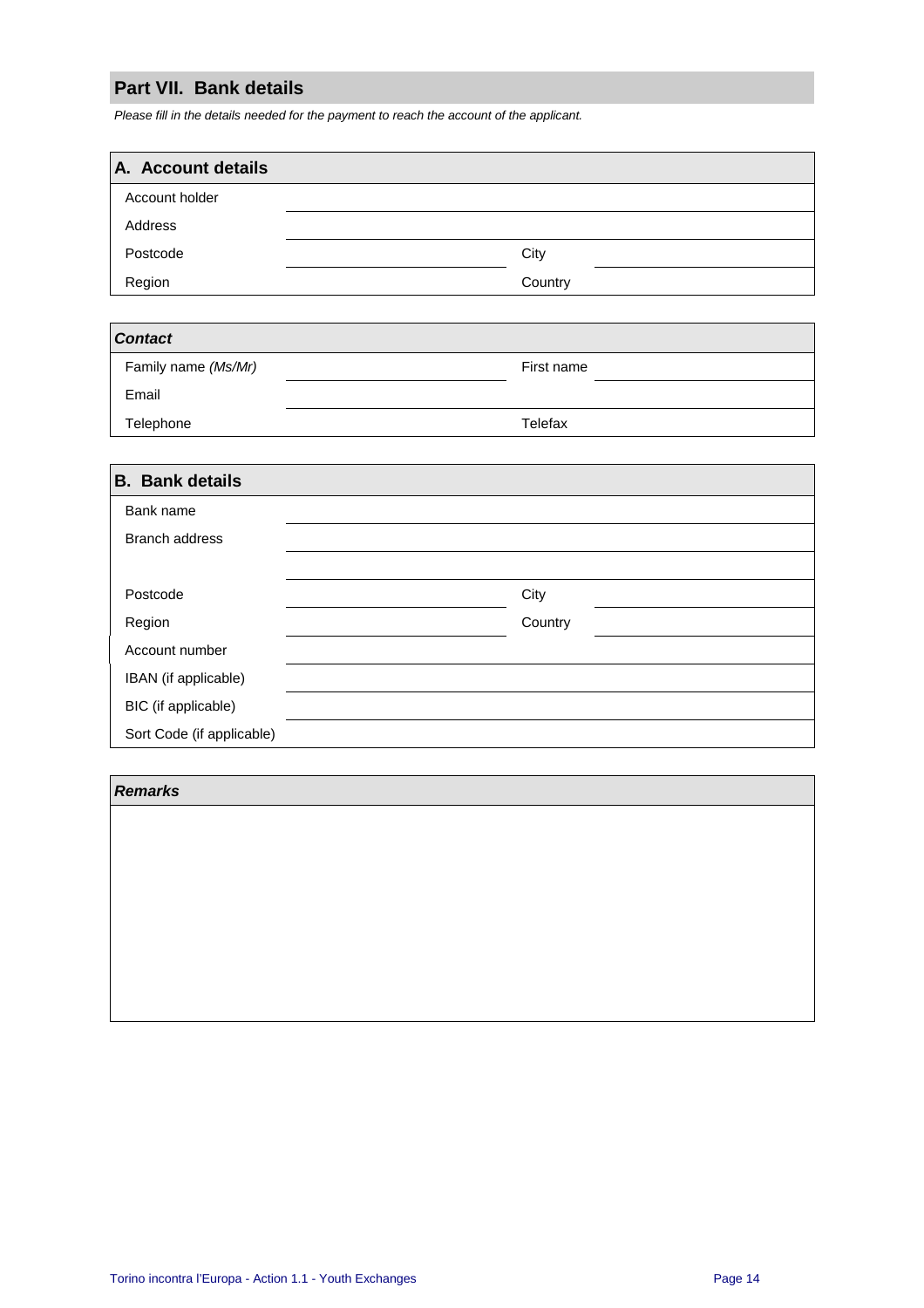## **Part VIII. Signature of the legal representative**

The applicant undertakes to inform the National Agency of all changes affecting the activities as described in this form.

The applicant allows the National Agency to make available and use all data provided in this application form for the purposes of managing data on young people. All personal data collected for the purpose of this project shall be processed in accordance with National rules on the protection of individuals with regard to the processing of personal data by the Municipality of Torino and by the Italian National Agency.

Data subjects may, on written request, gain access to their personal data. They should address any questions regarding the processing of their personal data to the National Agency in charge of the management of their application.

The applicant undertakes to inform the promoters and participants in its project on the provisions and practices regarding data protection applied under the project "Torino incontra l'Europa".

#### **Applicant**

Name:

#### **Legal representative**

Name in capital letters:

Place: Signature: Signature: Signature: Signature: Signature: Signature: Signature: Signature: Signature: Signature: Signature: Signature: Signature: Signature: Signature: Signature: Signature: Signature: Signature: Signat

Date: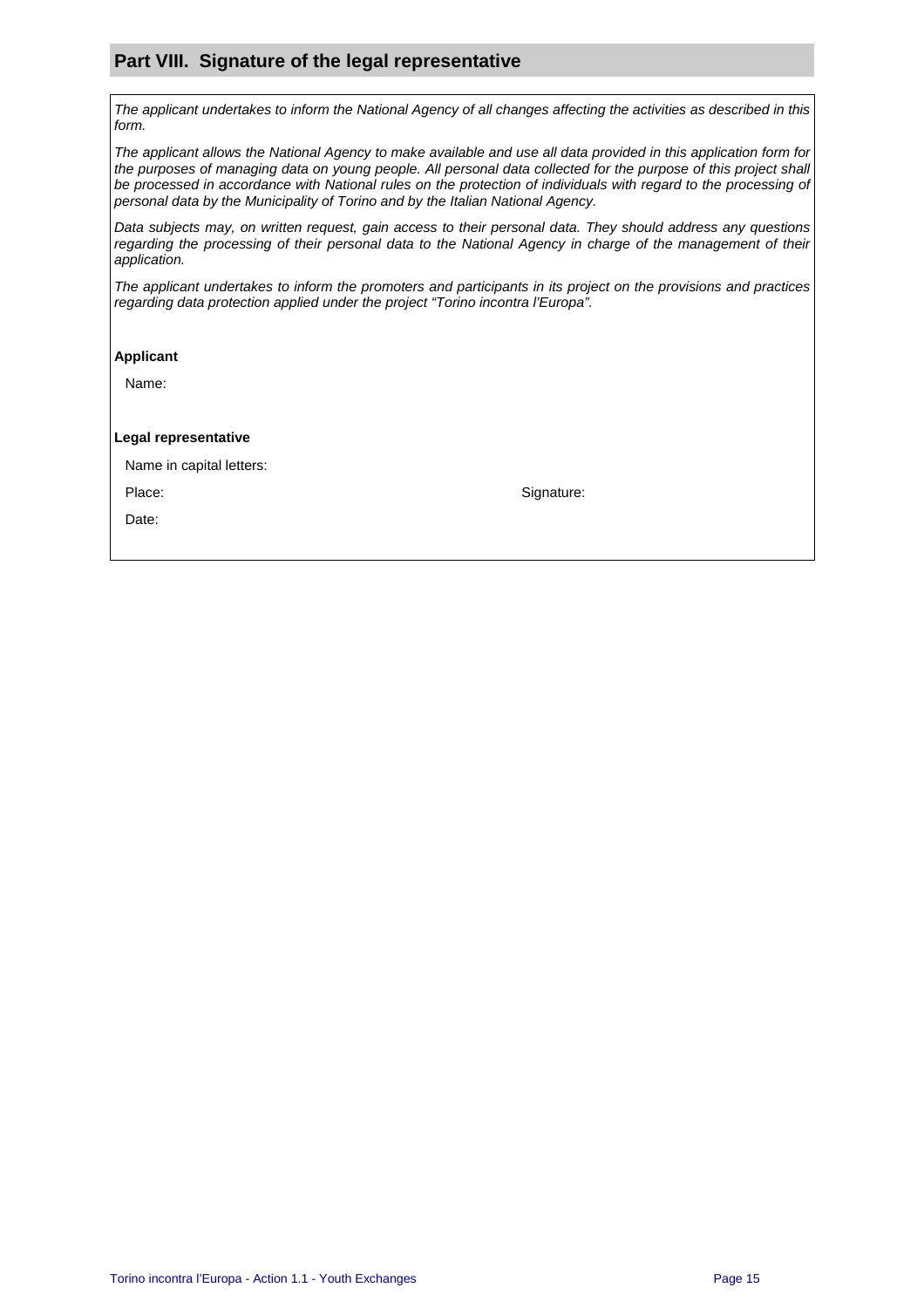### **Part IX. Declaration on honour**

To be completed by the person authorised to enter into legally binding commitments on behalf of the applicant.

I, the undersigned, hereby request a grant from the Municipality of Torino in the framework of the project "Torino incontra l'Europa" of EUR …………… to implement the action covered by this grant application.

I certify that all information contained in this application, including project description, is correct to the best of my knowledge and am aware of the content of the annexes to the application form.

I confirm that my organisation/group has the financial and operational capacity to complete the proposed project.

I confirm that my organisation/group has taken the appropriate measures to ensure the protection and safety of participants involved in the project.

I take note that under the provisions of national rules, grants may not be awarded to applicants who are in any of the following situations:

(a) if they are bankrupt or being wound up, are having their affairs administered by the courts, have entered into an arrangement with creditors, have suspended business activities, are the subject of proceedings concerning those matters, or are in any analogous situation arising from a similar procedure provided for in national legislation or regulations;

(b) if they have been convicted of an offence concerning their professional conduct by a judgment which has the force of res judicata;

(c) if they have been guilty of grave professional misconduct proven by any means which the contracting authority can justify;

(d) if they have not fulfilled obligations relating to the payment of social security contributions or the payment of taxes in accordance with the legal provisions of the country in which they are established or with those of the country of the contracting authority or those of the country where the contract is to be performed;

(e) if they have been the subject of a judgment which has the force of res judicata for fraud, corruption, involvement in a criminal organisation or any other illegal activity detrimental to the national financial interests;

(f) if following another procurement procedure or grant award procedure financed by the local or national bodies budget, they have been declared to be in serious breach of contract for failure to comply with their contractual obligations;

(g) if, on the date of the grant award procedure, they are subject to a conflict of interest;

(h) if, on the date of the grant award procedure, they are guilty of misrepresentation in supplying the information required by the contracting authority as a condition of participation in the grant award procedure or fail to supply this information.

I confirm that neither I nor the organisation/group for which I am acting as legal representative are in any of the situations described above, and I'm aware that the penalties set out in the national financial rules may be applied in the case of a false declaration.

In the event that my grant application is successful, I authorise the Agency to publish on its internet site or in any other appropriate medium:

- The name and address of the beneficiary of the grant;
- The subject of the grant;
- The amount awarded and the rate of funding of the costs of the approved work programme.

By signing this application form, I accept all the conditions set out in the Youth in Action Programme Guide published on the website of the Italian National Agency.

Place: Place: Place: Place: Place: Place: Place: Place: Place: Place: Place: Place: Place: Place: Place: Place: Place: Place: Place: Place: Place: Place: Place: Place: Place: Place: Place: Place: Place: Place: Place: Place

Name in capital letters:

Position/function:

Signature: Stamp of the applicant (if available):